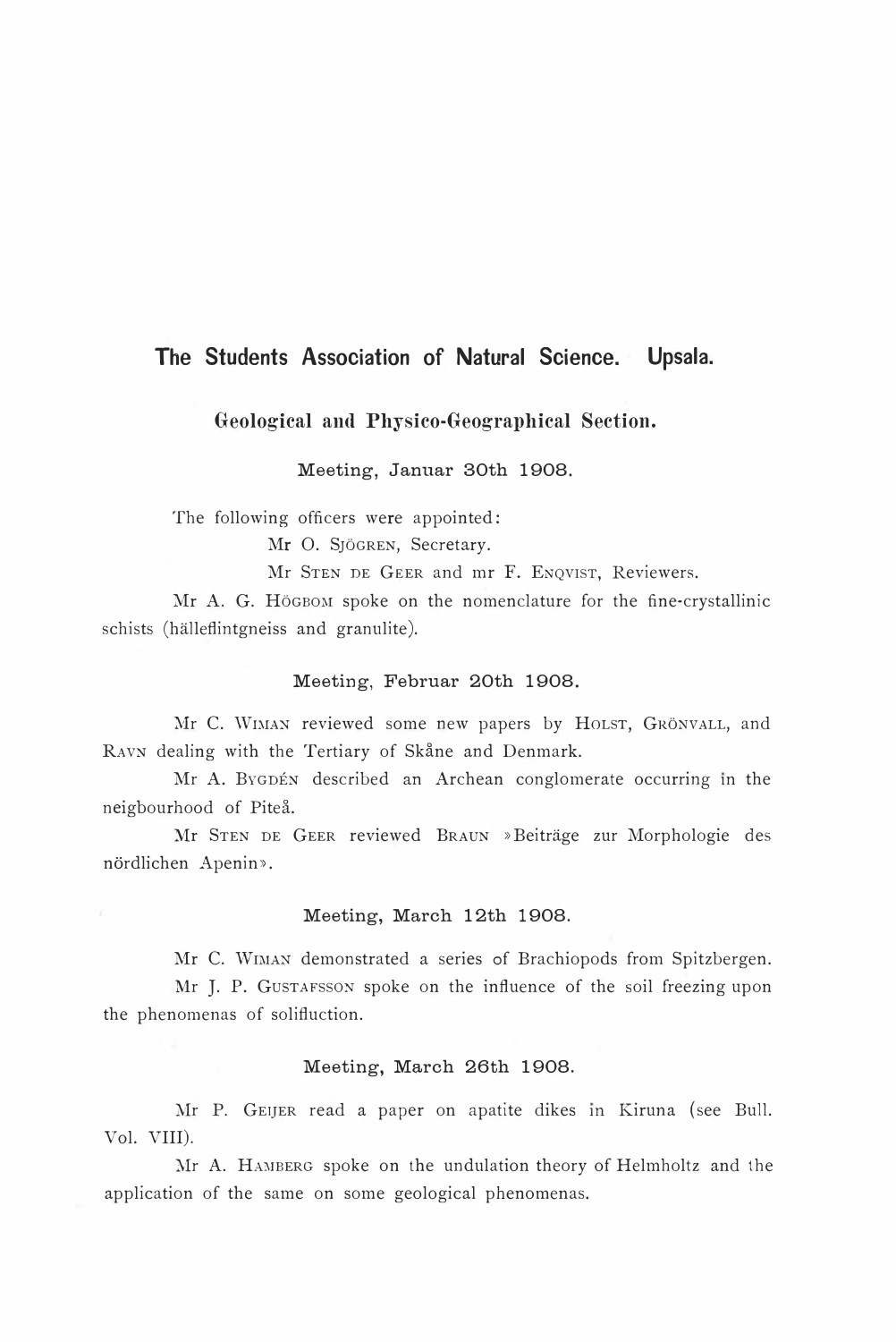# Meeting, April 9th 1908.

Mr A. G. Högbom demonstrated a number of peculiar mineral intergrowths in breccias (see this Bull. Vol. VIII).

Mr C. WrMAN reviewed J. WALTHER, »Geschichte der Erde und des Lebens».

# Meeting, April 27th 1908.

Mr C. WrMAN demonstrated some Conularia fossils and spoke about their systematic position.

Mr A. G. HöGBOM gave an account on the Geological Congresses, their organisation, and works.

The SECRETARY spoke on the shore formations of lake Torne träsk, especially on the work of the lake ice in their development.

# Meeting, May 15th 1908.

Mr P. STOLPE spoke on the late glacial shore lines in the surroundings of lake Vettern.

Mr STEN DE GEER and the Secretary reviewed: PENCK & BRÜCKNER, »Die Alpen im Eiszeitalter».

#### Meeting, September 23th 1908.

The following officers were appointed:

Mr O. SJöGREN, Secretary.

Mr STEN DE GEER and mr B. HöGBOM reviewers.

Mr STEN DE GEER spoke on the mud in the water of the Ice Fjord of Spitzbergen.

The SECRETARY reviewed the glacial sculpture of some Alpine valleys visited by him in the past summer.

# Meeting, October 26th 1908.

Mr H. NELSON read a paper on the terminal glacial gravel ridges of Halland and mr STEN DE GEER spoke on the great fault areas of the Ocean.

### Meeting, November 12th 1908.

Mr BERTIL HöGBOM demonstratad the collections of Tertiary plant fossils made by the last Swedish expedition to Spitzbergen.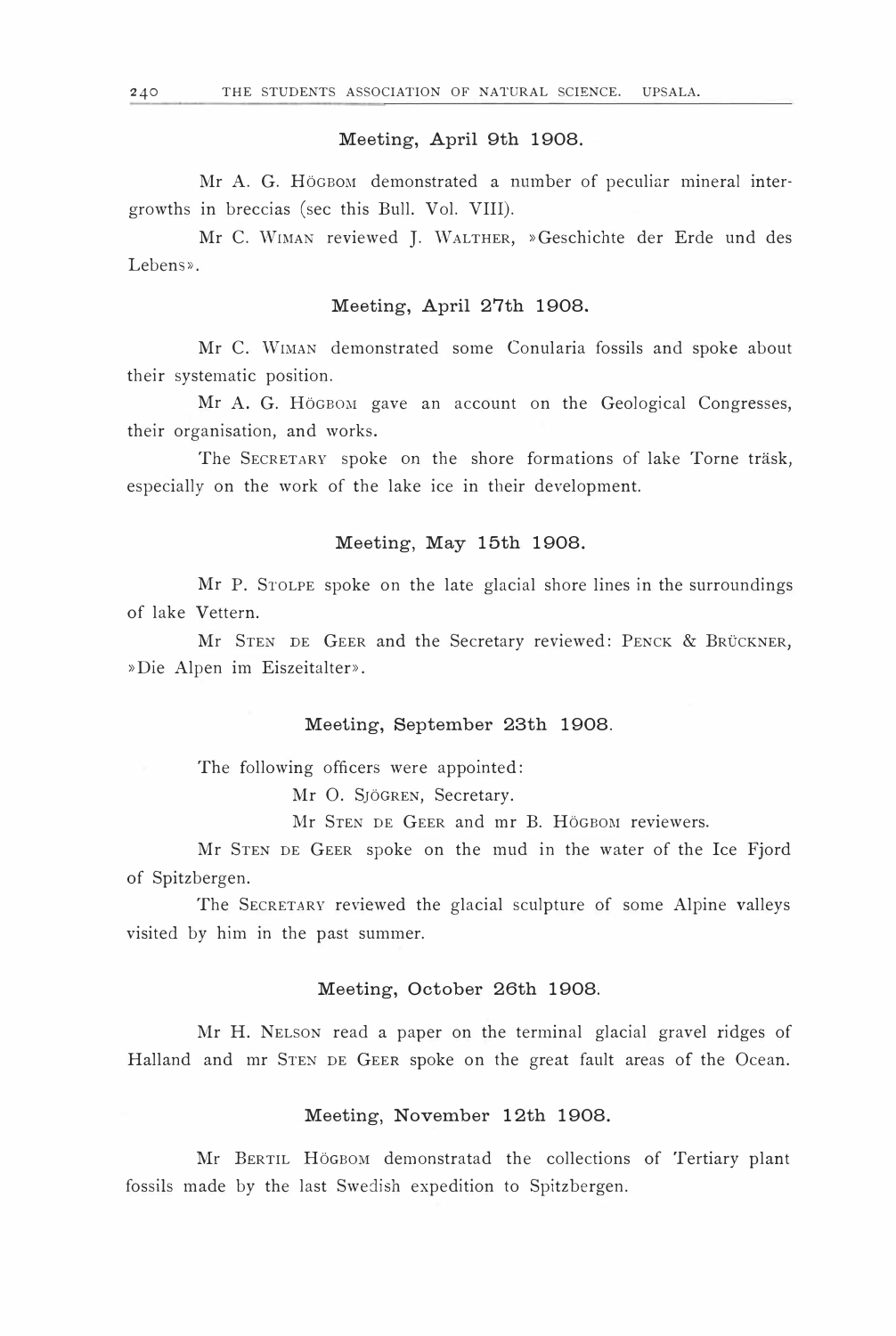Mr R. SERNANDER reviewed the treatise by J. H. L. VOGT » Über die lokale Glaciation an den Lofoten Inseln», which paper gave rise to a Iively discussion about the parallelisation of this glaciation with stages of the meltring time known from other countries in North Europa.

# Meeting, November 26th 1908.

Mr A. G. HöGBOM spoke on the place of the palæolitic epochs in the geological time scheme.

# Meeting, December 7th 1908.

Mr R. SERNANDER spoke on man and pine in Southern Sweden under the Ancylus time.

#### Meeting, Februari 11th 1909.

The following officers were appointed:

P. GEIJER, Secretary.

STEN DE GEER, Treasurer.

BERTIL HÖGBOM and E. SCHÖN, Reviewers.

Mr P. GEIJER demonstrated a series of rock and ore specimens from Grängesberg and some other mines of middle Sweden.

Mr BERTIL HöGBOM reviewed the literature about the Canon Diabio crater.

# Meeting, Februari 25th 1909.

Mr STEN DE GEER gave an account of the morphology of the lake Toften in Nerike, mr A. HEDELL demonstrated a found of Phoca groenlandica in a culture deposit from the Litorina time, and  $mr A$ . G. HöGBOM spoke on the recently found skeletons of *Homo primigenius* in Dordogne.

# Meeting, March 11th 1909.

Mr E. ScHöN reviewed »Die vulkanischen kleinen Antillen» by SAPPER (N. J. f. Min. 1904: z), mr A. G. HöGBOM showed some recently found mine· rals from Gellivare, mr R. SERNANDER critised HOLSTS paper on »Postglaciala tidsbestämningar», and the SECRETARY reviewed some recentlyp ublished papers about the diamonds of South Africa.

Bull. of Geol. 1908.